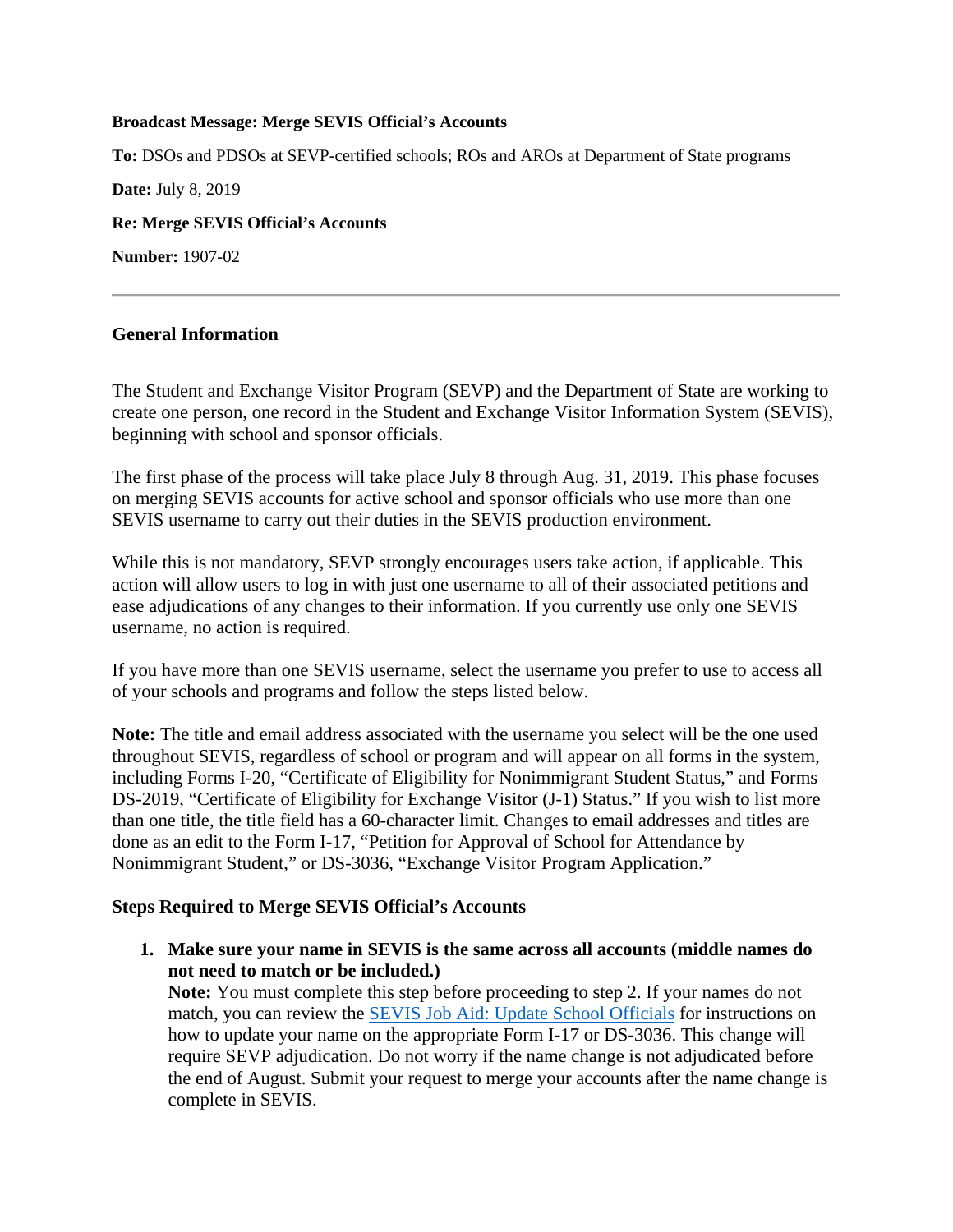#### **2. Submit request to merge accounts.**

- a. Send an email to SEVP@ice.dhs.gov with the subject line "Merge Accounts."
- b. Use the table provided below to list your currently active SEVIS usernames and the respective organizations.
- c. Note whether each organization is a batch school or program.
- d. Note which username you wish all accounts to be merged under as this will be the login you use going forward after the merge is complete.

#### **More detailed information regarding these steps can be found in the [Job Aid for Merge](https://studyinthestates.dhs.gov/assets/Merging_SEVIS_User_Accounts.pdf)  [User Accounts.](https://studyinthestates.dhs.gov/assets/Merging_SEVIS_User_Accounts.pdf)**

#### **Include the completed table below when submitting merge request via email.**

| Last<br><b>Name</b> | <b>First</b><br><b>Name</b> | Active<br>Usernames | <b>School or</b><br><b>Program</b><br><b>Name</b> | <b>School or</b><br><b>Program</b><br><b>Number</b> | <b>User Role</b><br>(PDSO,<br>DSO, RO,<br>or ARO) | <b>Batch</b><br>(Y/N) | <b>Use Going</b><br>Forward<br>(choose)<br>one) |
|---------------------|-----------------------------|---------------------|---------------------------------------------------|-----------------------------------------------------|---------------------------------------------------|-----------------------|-------------------------------------------------|
|                     |                             |                     |                                                   |                                                     |                                                   |                       |                                                 |
|                     |                             |                     |                                                   |                                                     |                                                   |                       |                                                 |

## **Example of completed form:**

| Last<br><b>Name</b> | <b>First</b><br><b>Name</b> | <b>Active</b><br><b>Usernames</b> | <b>School or</b><br>program<br>Name(s)                    | <b>School or</b><br>program<br>number | <b>User</b><br>Role<br>(PDSO,<br>DSO,<br>RO, or<br>ARO) | <b>Batch</b> | <b>Use</b><br>Going<br>Forward<br>(choose<br>one) |
|---------------------|-----------------------------|-----------------------------------|-----------------------------------------------------------|---------------------------------------|---------------------------------------------------------|--------------|---------------------------------------------------|
| Smith               | Jon                         | Jsmith12345                       | <b>SEVP</b><br>University<br><b>SEVP</b><br>Research      | WAS1234567890<br>P-1-12345            | <b>DSO</b><br><b>ARO</b>                                | Y            | Y                                                 |
| Smith               | Jon                         | Jsmith54321                       | Institute<br><b>SEVP</b><br>University<br>of the<br>South | ATL9875641230                         | <b>DSO</b>                                              | N            | N                                                 |

Requests will be processed in the order in which it is received and may take up to 30 days to be processed. While your account merge is being processed you may encounter issues logging into SEVIS. If the issue continues for more than 12 hours, please contact the SEVP Response Center.